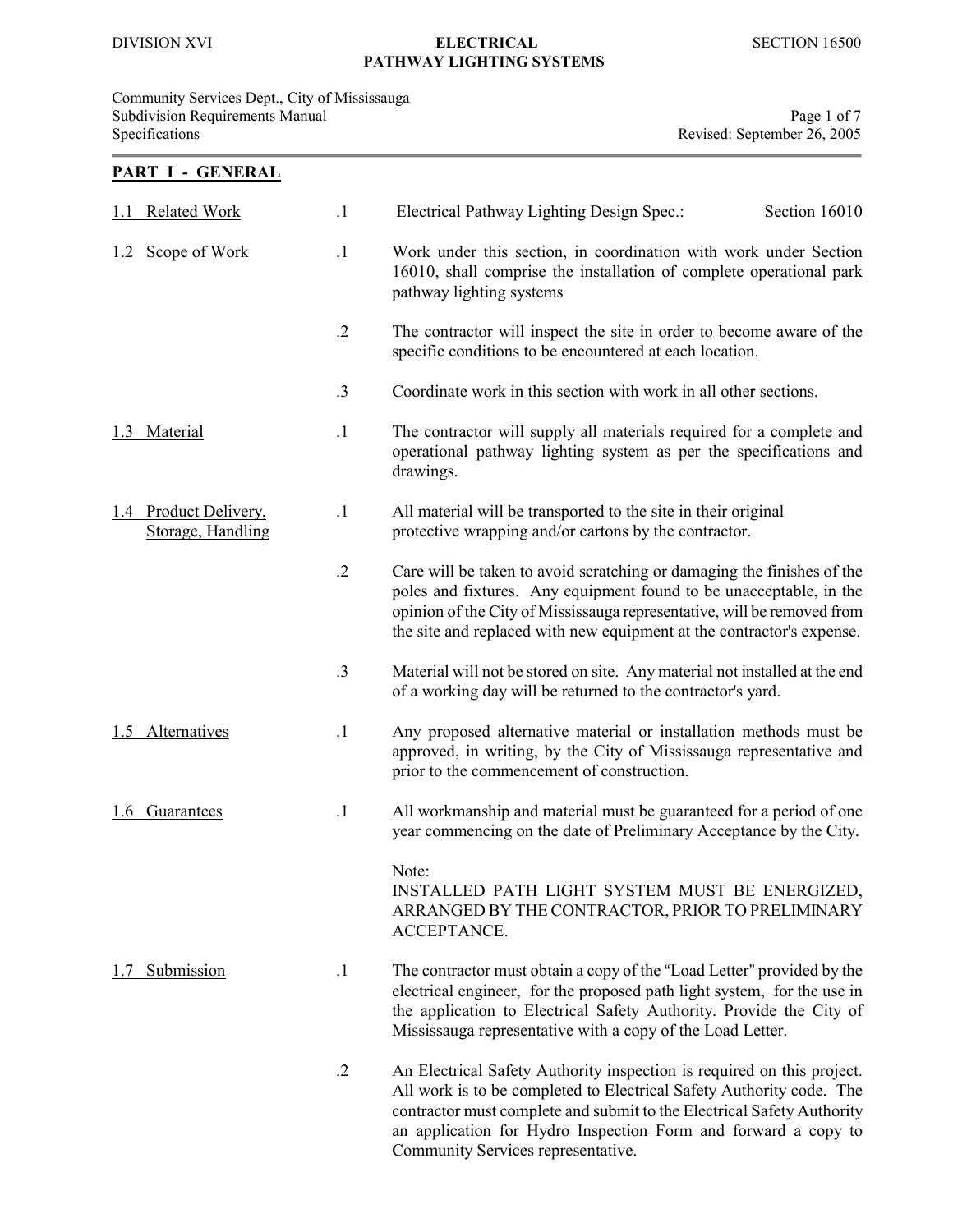| Community Services Dept., City of Mississauga<br><b>Subdivision Requirements Manual</b><br>Specifications |                 | Page 2 of 7<br>Revised: September 26, 2005                                                                                                                                                                                                                                                                                                                               |
|-----------------------------------------------------------------------------------------------------------|-----------------|--------------------------------------------------------------------------------------------------------------------------------------------------------------------------------------------------------------------------------------------------------------------------------------------------------------------------------------------------------------------------|
|                                                                                                           | $.3\phantom{0}$ | All Electrical Safety Authority inspection and Enersource fees will be<br>paid for by the contractor.                                                                                                                                                                                                                                                                    |
|                                                                                                           | $.4\,$          | Upon completion of the installation, a final certificate of approval from<br>the Electrical Safety Authority Inspection must be submitted to the<br>consulting Landscape Architect, consulting Engineer, and the City of<br>Mississauga representative.                                                                                                                  |
|                                                                                                           | $.5\,$          | Upon satisfactory completion of the path light installation and prior to<br>Preliminary Acceptance, the contractor must submit two (2) marked up<br>copies of "As Constructed" drawings for certification by the electrical<br>engineer. These certified drawings must then be forwarded to the City<br>of Mississauga representative.                                   |
| <u>1.8 Acceptance</u>                                                                                     | $\cdot$         | Notify the Electrical Engineer and the City of Mississauga<br>representative in writing when, in the contractor's opinion, all work has<br>been satisfactorily completed.                                                                                                                                                                                                |
|                                                                                                           | $\cdot$ .2      | Electrical Safety Authority and Enersource inspection and approval is<br>required for all work outside the park boundary.                                                                                                                                                                                                                                                |
|                                                                                                           | $.3\,$          | The path light system will be granted Preliminary Acceptance upon<br>receipt by the City of Mississauga representative of the following;                                                                                                                                                                                                                                 |
|                                                                                                           |                 | Verification of the energization of the lighting circuits.<br>$\cdot$ 1<br>A visual night inspection has been carried out with the<br>$\cdot$ .2<br>engineer and City of Mississauga representative.<br>$\cdot$ 3<br>Submission of a letter by the electrical engineer that the<br>installation conforms to the approved lighting design and the<br>Path Light Criteria. |
|                                                                                                           |                 | "As Constructed" drawings are submitted and certified by the<br>.4<br>electrical engineer and forwarded to the City of Mississauga<br>representative.<br>$.5\,$<br>Submission of the Electrical Safety Authority Inspection                                                                                                                                              |
|                                                                                                           |                 | Certificates to the City of Mississauga representative.                                                                                                                                                                                                                                                                                                                  |
|                                                                                                           | $.4\,$          | Where the lights have been designed or installed improperly, the lights<br>will be relocated to the satisfaction of the City of Mississauga<br>representative at the contractor's expense.                                                                                                                                                                               |
| <b>PART II - PRODUCTS</b>                                                                                 |                 |                                                                                                                                                                                                                                                                                                                                                                          |
| <b>Material</b><br>2.1                                                                                    | $\cdot$ 1       | <b>Lighting Fixture</b><br>All fixtures regardless of manufacturer are to be pre-wired with 7.31<br>metres of 3 x #12 Copper stranded 600V TEW black, red and green,<br>mechanically supported.                                                                                                                                                                          |
|                                                                                                           |                 |                                                                                                                                                                                                                                                                                                                                                                          |

Quality Lighting Thematics Lighting Fixtures Model No. SL16 II-HPS-100-240-PCT-LX-DB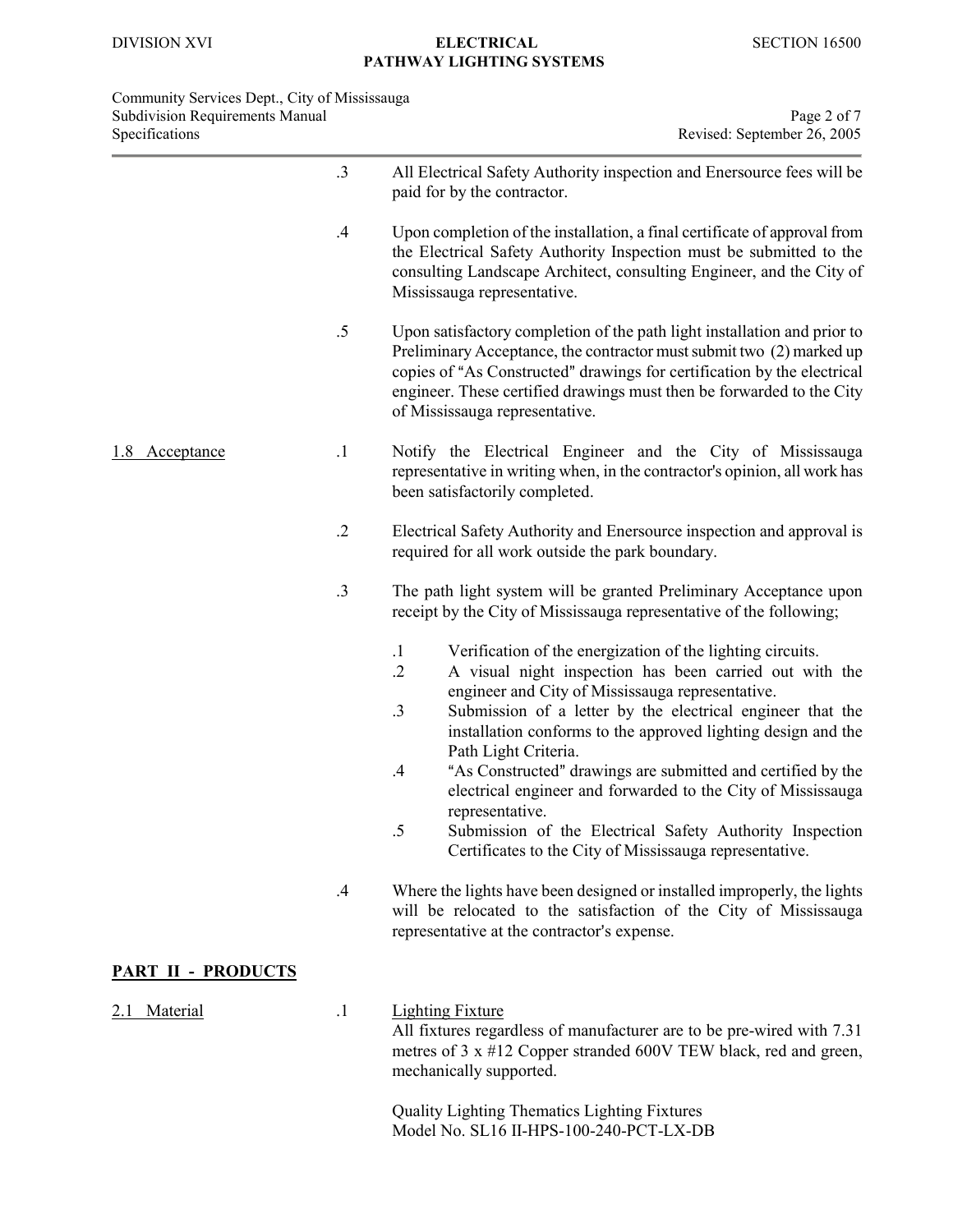Community Services Dept., City of Mississauga Subdivision Requirements Manual Page 3 of 7 Specifications Revised: September 26, 2005

#### **OR** Service Service Service Service Service Service Service Service Service Service Service Service Service Service Service Service Service Service Service Service Service Service Service Service Service Service Service S

Moldcast Module III Lighting Fixtures Model No. SL-16-I-150

OR General Electric Decashield II Lighting Fixtures Model No. DSMT 10 S 3 A 2 G MC3 DB, LVS-DS, PTTA-S-SGL

.2 Lamps 100 watt High Pressure Sodium Lamps, Mogul base Model No. LU100/55.

.3 Photo-Cells Precision Photo-Cells Model No. P68275-240V or 8672 MOV 200>300V

## .4 Light Pole

Direct Burial HSS Poles Poles shall be 100 mm x 100 mm x 3mm square steel, hot dipped galvanized after fabrication and powder coated with a brown finish, Pantone 297C. Length - 7.31 metres. Hole layout to match fixture c/w removable cap.

- .5 Precast Concrete Handwell Precast Concrete Handwell to be model #BCP-2112, 450mm diameter by 750mm depth, by Brooklin Concrete products or Approved Equal. Apertures and cast cover/frame to be per detail; cover to be fastened to frame with 3-3/8 x 1-1/2" galvanized stainless steel penta head bolts. Plugs where used to be polyethylene. Bedding course to be 19mm compacted clear stone.
- .6 Electrical Service Splice in Handwell Burndy Uni-Tap BIT 1/0 splice blocks OR split bolts taped with selfvulcanising tape.
- .7 Electrical Power Pedestal Power pedestals to be 250 mm x 250 mm x 3 mm H.S.S. direct buried pole - length 2.133 metres.

Apertures and mounting plate as per details. Power pedestals to be hot dipped galvanized after fabrication. Finish to be electrostatic polyester powder coat. Colour - Pantone 297C. Handhole cover plate shall have two tamper proof screws, 1/4 x 20 stainless steel, 5/32" centre pin.

.8 Panel and Breaker To be Square DQ02 L70RB Nema 3 Panel and Q0 260 Breaker.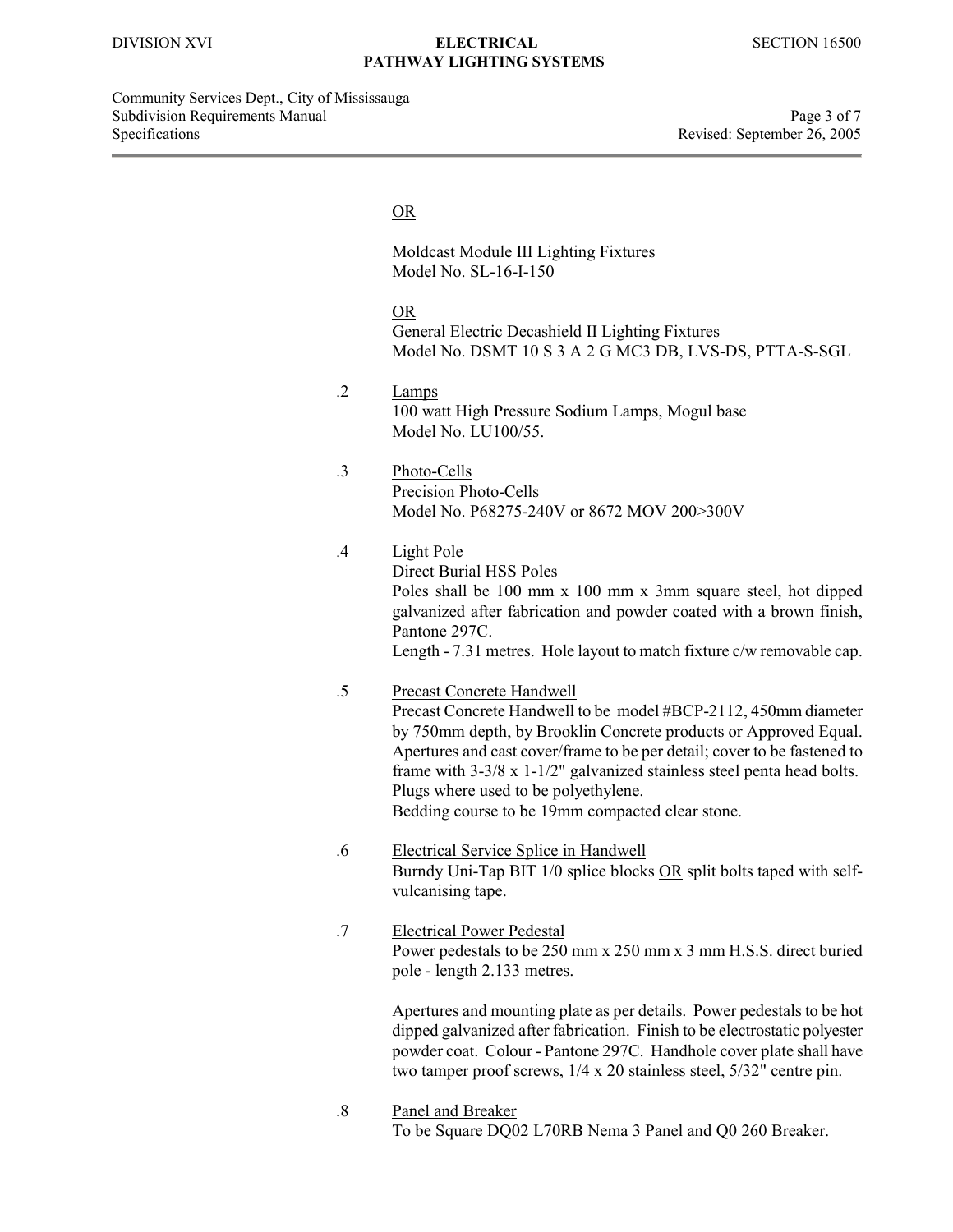Community Services Dept., City of Mississauga Subdivision Requirements Manual Page 4 of 7<br>Specifications Revised: September 26, 2005

|                              | .9        | <b>Underground Wiring</b><br>Refer to lighting schematics or layout drawings for specific wire sizes.                                                                                                                                                                             |
|------------------------------|-----------|-----------------------------------------------------------------------------------------------------------------------------------------------------------------------------------------------------------------------------------------------------------------------------------|
|                              |           | Two #6 TWU Copper, black and red, and one #6 Copper TWU Green<br>installed in 38 mm diameter C.S.A. approved 75 P.S.I. Polyethylene<br>Pipe.                                                                                                                                      |
|                              |           | OR                                                                                                                                                                                                                                                                                |
|                              |           | Two #4 TWU Copper, black and red, and one #6 Copper TWU Green<br>installed in 38 mm diameter C.S.A. approved 75 P.S.I. Polyethylene<br>Pipe.                                                                                                                                      |
|                              | .10       | Pole Fuses<br>One Bussman TRON In-Line Double Pole fuse-holders, model HEX-<br>AC, 2A0660 complete with two five ampere, 250V OTM fuses, and<br>four weather proof insulating boots per holder, or approved equivalent.                                                           |
|                              | .11       | <b>Cutoff Shields</b><br>Cutoff shields shall be individual to each park location and must meet<br>the approval of the City of Mississauga representative.                                                                                                                        |
|                              | .12       | <b>Circuit Switch</b><br>Weather proof switch to be Square D. QO2RB panel and 60A breaker.                                                                                                                                                                                        |
|                              | .13       | Conduit<br>38mm diameter heavywall pollyethylene pipe and 38mm diameter rigid<br>P.V.C. conduit per CAN/CSA-C22.2 No. 85M-89 (R2001), C22.2 No.<br>211.1-M1984 (R2003) and C22.2 No. 211.2-M1984 (R2003).                                                                         |
|                              | .14       | All other material as required<br>Contractor will provide all remaining material required for complete<br>operational park pathway lighting system.                                                                                                                               |
| <u> PART III - EXECUTION</u> |           |                                                                                                                                                                                                                                                                                   |
| 3.1<br>Preparation           | $\cdot$ 1 | The contractor shall obtain from the electrical engineer the pole layouts<br>and associated lighting calculations. The Community Services<br>representative must verify that the pathway alignments have not<br>deviated significantly as to impact the original lighting design. |

- .2 The contractor is responsible for staking out the entire installation within the park. The contractor will obtain utility locations prior to any work commencing.
- .3 Do not commence work until pole locations have been confirmed by the electrical engineer and the City of Mississauga representative.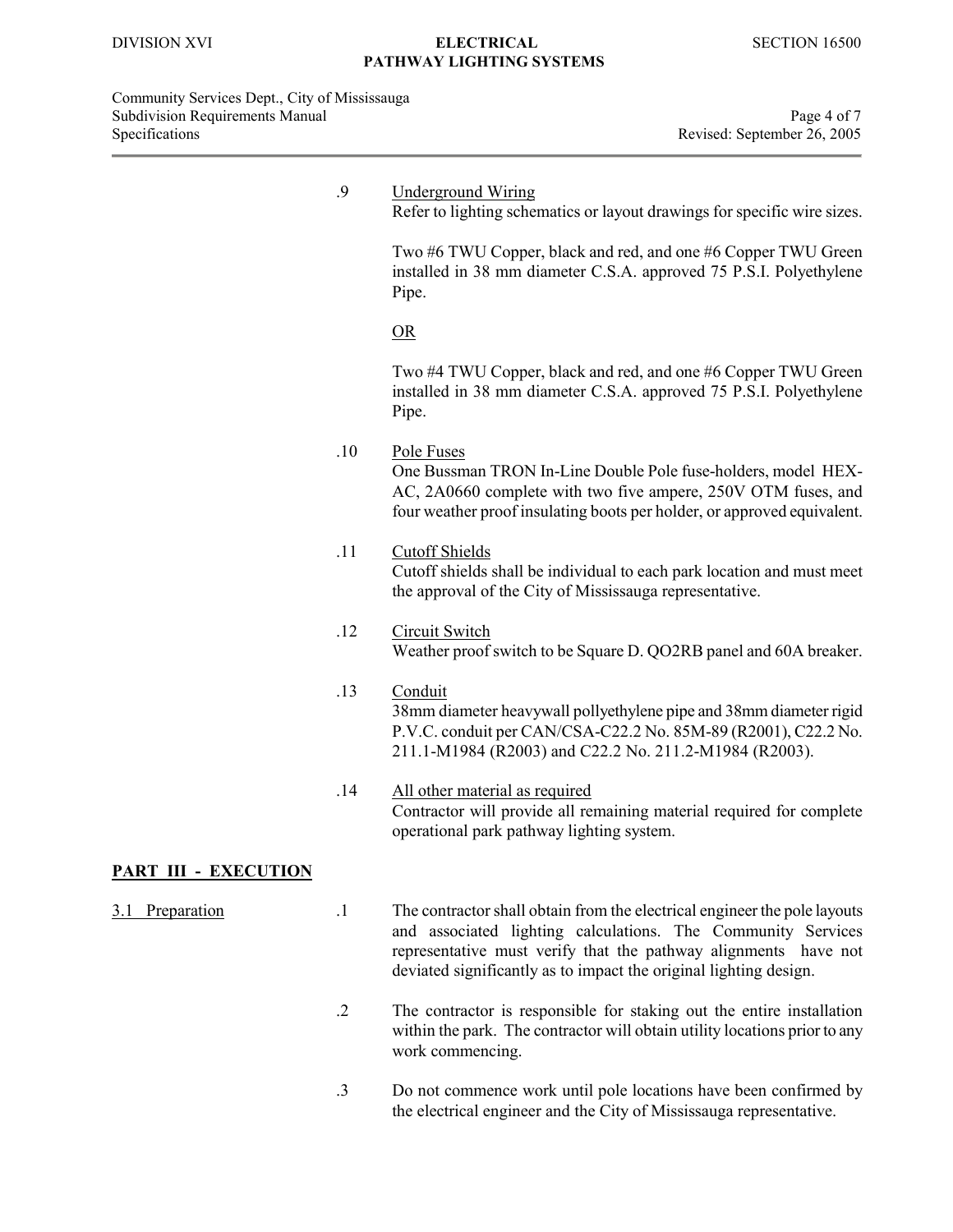| Community Services Dept., City of Mississauga | Page 5 of 7                 |
|-----------------------------------------------|-----------------------------|
| <b>Specifications</b>                         | Revised: September 26, 2005 |

|                                      | .4         | The number of poles per run shall be such that the voltage drop does<br>not exceed three percent $(3%)$ from the power supply to the end of the<br>branch circuit, as per the Electrical Code. The following number of<br>poles per branch run is provided as a design guideline only and should<br>be verified by the Contractor for each park.                          |
|--------------------------------------|------------|---------------------------------------------------------------------------------------------------------------------------------------------------------------------------------------------------------------------------------------------------------------------------------------------------------------------------------------------------------------------------|
|                                      |            | For #4 AWG TWU Copper Wire:<br>Twenty (20) poles may be used for 30 metre spacing.<br>i)<br>Eighteen (18) poles may used for 31 to 35 metre spacing.<br>$\overline{ii}$                                                                                                                                                                                                   |
|                                      |            | For #6 AWG TWU Copper Wire:<br>Fifteen (15) poles may be used for 30 to 32 metre spacing.<br>$\ddot{1}$<br>Fourteen (14) poles may used for 33 to 35 metre spacing.<br>$\overline{ii}$                                                                                                                                                                                    |
|                                      |            | The power supply is assumed to be located within fifty $(50)$ metres of<br>the first light pole.                                                                                                                                                                                                                                                                          |
| Inspection                           | $\cdot$ 1  | The contractor will provide at least two working days' notice to the<br>City of Mississauga representative prior to commencing each phase of<br>the installation to arrange for an inspection.                                                                                                                                                                            |
|                                      | $\cdot$ .2 | The contractor must obtain an Electrical Safety Authority Application<br>for Electrical Inspection form "Service Connection Required".                                                                                                                                                                                                                                    |
|                                      | $\cdot$ 3  | All work outside the park boundary shall be inspected and approved by<br>Enersource and the Electrical Safety Authority.                                                                                                                                                                                                                                                  |
| <b>Construction Procedure</b><br>3.3 | $\cdot$ 1  | The entire installation is to proceed under the inspection and<br>supervision of the electrical engineer, the City of Mississauga<br>representative and the Facilities and Property Management - Energy<br>Management inspector. Upon completion of the following stages of<br>construction, the contractor is to set up a site inspection to review the<br>installation: |
|                                      |            | Staking of handwell, power pedestal and pole locations<br>$\cdot$ 1<br>$\cdot$<br>Trenching<br>.3<br>Handwell, power pedestal, pole and luminaire installation<br>Cable laying and wiring<br>.4                                                                                                                                                                           |
|                                      |            | $.5\,$<br>Sand backfill<br>.6<br>Final backfill, 150mm wide yellow plastic 'Caution Tape'<br>installation and restoration                                                                                                                                                                                                                                                 |
|                                      |            | Visual night inspection<br>.7<br>All deficiencies noted at the above meetings are to be corrected and the<br>inspector must initial the construction drawing before construction may<br>proceed.                                                                                                                                                                          |
| 3.4 Installation                     | $\cdot$    | <b>Hydro Circuits</b>                                                                                                                                                                                                                                                                                                                                                     |

The cable is to be treated in the same way as a typical hydro service wire with respect to terminations, sealing, burial, markers, and identification.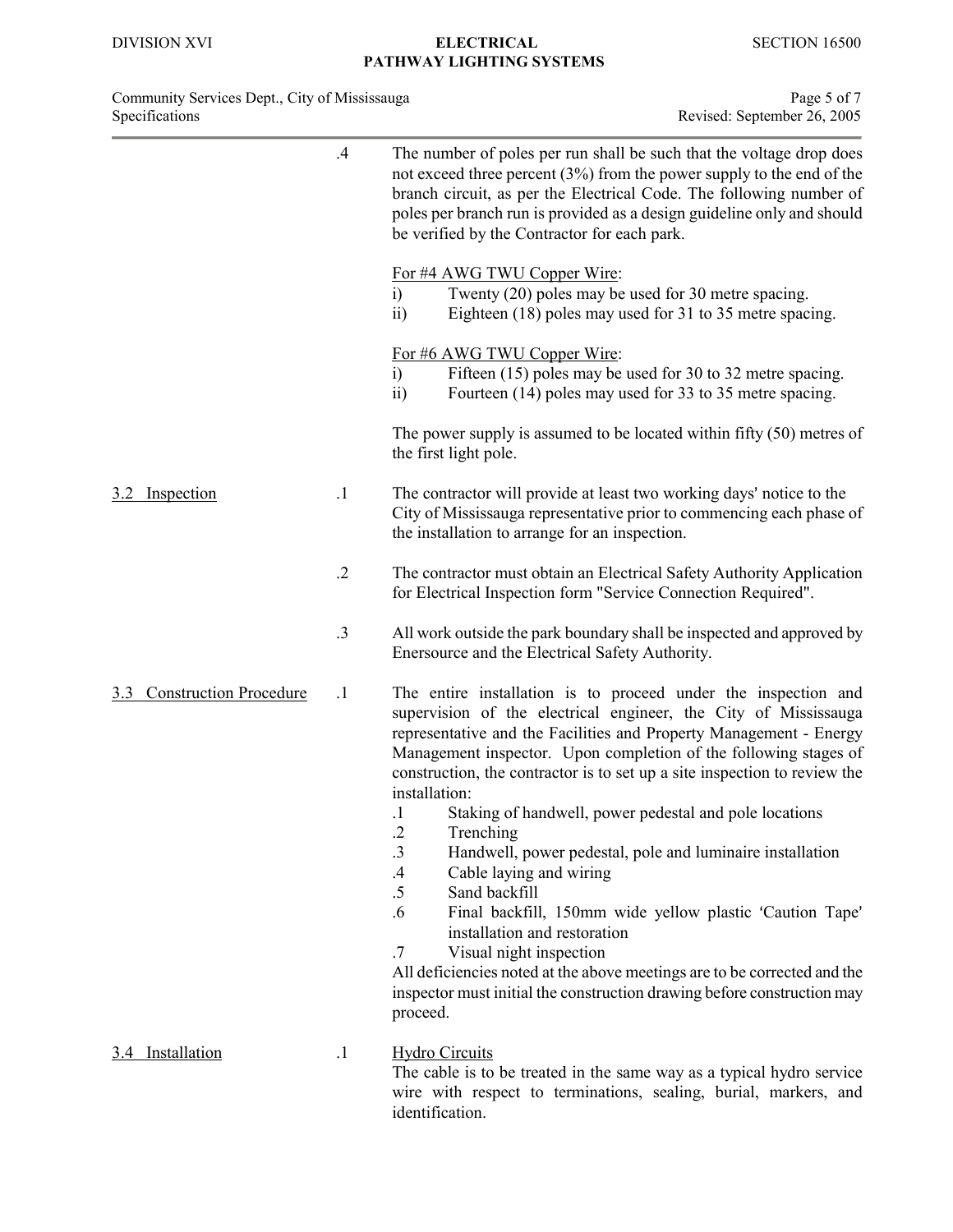# Trench Installation

The polyethylene pipe is to be installed 750 mm below finished grade, bedded and covered with 15 cm of approved sand prior to backfilling with native material. The wiring is to be installed following the pathway and 1 metre away from the edge. A continuous 150mm wide yellow plastic 'Caution Tape' is to be laid 300mm above the wiring/conduit.

#### Vibratory Plowing Installation

Conduit is to be installed to a depth of 450 mm when placed by vibratory plow method.

## SPLICING OF CABLES WILL NOT BE ALLOWED.

The protective polyethylene pipe is to be inserted into the wiring aperture of the pole to prevent damage to the wiring during installation.

.2 Lighting Fixtures and Poles

Poles shall be installed in a 250 mm diameter augured hole, and backfilled with limestone screenings compacted to 98% standard Proctor Density as per enclosed drawings. Contractor will ensure that all poles are installed vertically and are plumb. Correct any poles leaning prior to the issuance of Preliminary Acceptance and prior to Final Acceptance.

Cut off shields are to be inserted into any fixtures indicated on the drawings or as directed by the City of Mississauga representative.

Each pole is to be equipped with one Bussman TRON In-Line Double Pole fuse-holders, model HEX-AC, 2A0660 complete with two five ampere, 250V OTM fuses, and four weather proof insulating boots per holder, or approved equivalent, wired as per attached schematic drawings and installed at the handhole.

.3 Precast Concrete Handwell

Handwell to be located per detail 16530-3, 1 metre within the municipal park property and installed per detail 16530-7.

- 1. Excavation for handwell according to depth required. Subgrade to be compacted to 98% Standard Proctor Density, clear of debris, stone or organic matter.
- 2. Install handwell plumb, true to alignment and grade, firmly bedded on 150mm compacted clearstone backfill.
- 3. Install handwell with duct entry holes oriented in the required direction. Do not enlarge duct entry holes.
- 4. Ensure handwell cover is firmly seated per manufacturer's recommendation. Secure with galvanized stainless penta-head bolts.
- 5. Backfill of units installed in turf areas to be native material placed and compacted to 98% Standard Proctor Density, with sod and 150mm topsoil. Blend grades smoothly.